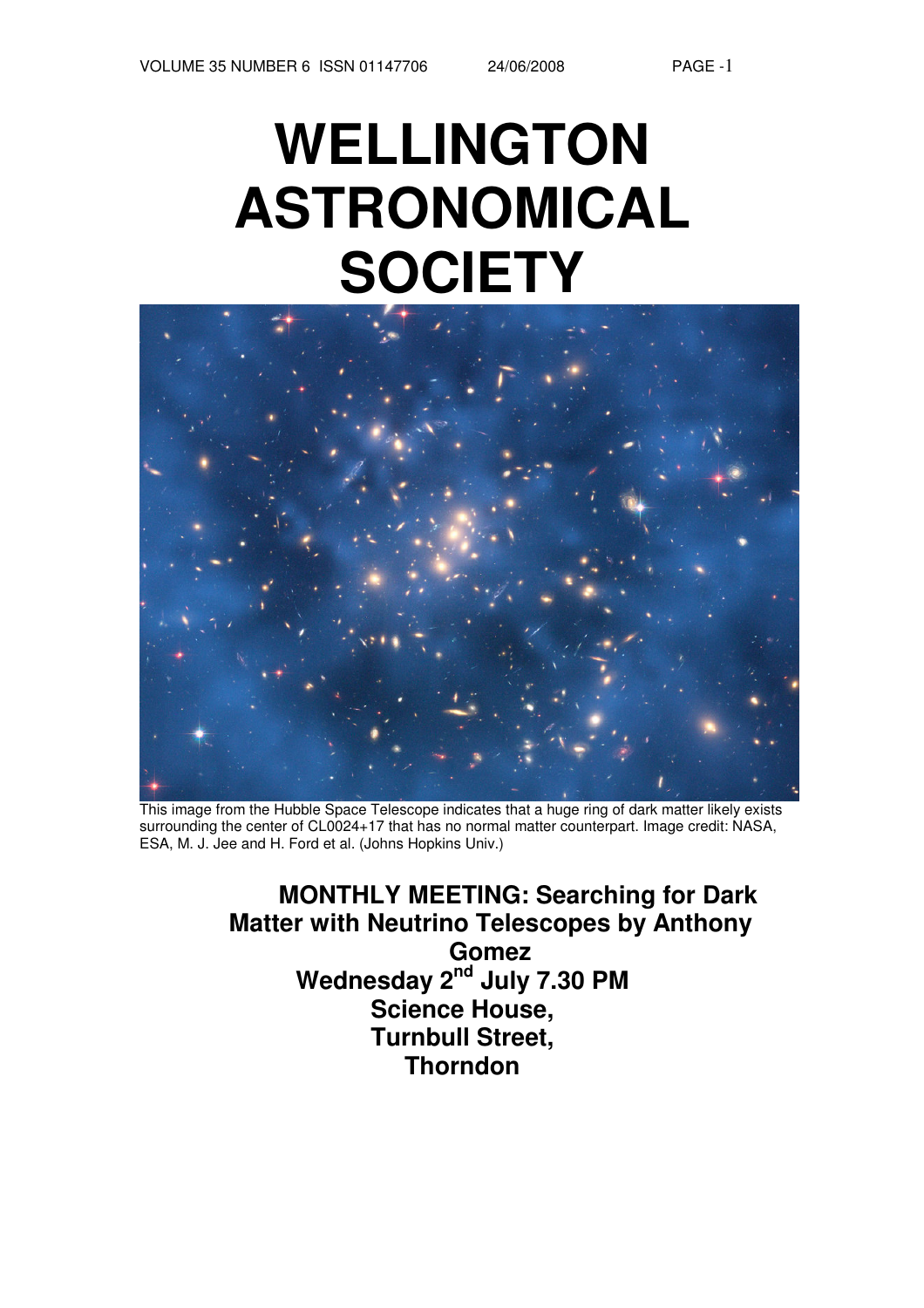|                                | Page           |                                | Page    |  |  |  |  |
|--------------------------------|----------------|--------------------------------|---------|--|--|--|--|
| Abstract-Monthly talk-Anthony  | $\overline{2}$ | Winter's Serpent Bearer        | $3 - 4$ |  |  |  |  |
| Gomez                          |                |                                |         |  |  |  |  |
| Welcome to new member          | 2              | Lucy Nell astronomer           | $4 - 5$ |  |  |  |  |
| Pauatahanui Observing Session  | 2              | What's in the sky in July      | $5-6$   |  |  |  |  |
| <b>Gifford Star Party</b>      | 2              | Editorial disclaimer           | 6       |  |  |  |  |
| <b>Thomas King Observatory</b> | $2 - 3$        | <b>Council Contact details</b> |         |  |  |  |  |
| From the Top by John Field     | 2              | Aline Homes photograph         |         |  |  |  |  |
| Biographies for IYA project    | 3              | July Star chart                | 8       |  |  |  |  |

#### **CONTENTS**

# **Searching for Dark Matter with Neutrino Telescopes by Anthony Gomez**

There is compelling evidence to support the existence of unseen "dark" matter in our Universe and many independent measurements suggest there is at least five times more dark matter than ordinary matter. Yet no one is able to say what dark matter really is nor does it fit into the standard theories on how matter was first created during the Big Bang.

In this talk I will look at the current understanding of what dark matter could be and how it may be possible to detect these exotic particles indirectly using neutrino telescopes. IceCube is a neutrino telescope currently under construction at the South Pole. It is a cubic kilometre in size designed to pick up faint flashes of light as it lies buried 2.5 kilometres deep in the Antarctic ice. IceCube will probe the Universe searching for neutrinos from the most violent astrophysical sources: events like exploding stars, gamma ray bursts, and cataclysmic phenomena involving black holes and neutron stars.

# **Welcome to New Member**

The committee wishes to welcome Patrick Sharp. We look forward to fostering your interest in astronomy.

## **Pauatahanui Observing sessions**

Observing sessions at Pauatahanui will be held on the first Saturday of the month, weather permitting. Located on "Willow Bank Farm" off Murphy's Road, Judgeford; on the left hand side of the road, about 1km from the intersection of State Highway 58 and Murphy's Road. The observatory holds a 12-inch Meade SCT on an equatorial wedge. The site has a number of flat areas at which members can place their own scope to observe. There is a toilet located in the shearing shed and car parking is in front of the shed. As this is a working farm it pays to wear sturdy footwear and dress warmly, bring along a torch (hopefully with a red filter to protect your dark adaptation). Children are welcome but remember it will be cold, dark and mushy under foot!

This month's session will commence at 8:00pm on Saturday, July 7th. If the weather is looking doubtful please contact John Field on his mobile 021-255-1904 to see if the session is going ahead.

# **Gifford Star Party Saturday June 14th**

The Gifford star party will be held on Saturday July 12th. The contact person is Marilyn Head ph 389-0882 Mobile: 021-740-423.

# **Thomas King Observatory**

Ross will be operating the TKO, usually on fine Saturdays, except when Gifford is happening. Hours will vary with the season. Contact Ross Powell Ph 389-9765, email rpowell@was.org.nz or Vicki Irons Ph 3838-710 email virons@was.org.nz for more details.

# **From The Top by John Field**

Gosh! We are already halfway through 2008 and the Winter Solstice will have passed by the time you read this. The Council has continued to plan the rest of the year's speakers and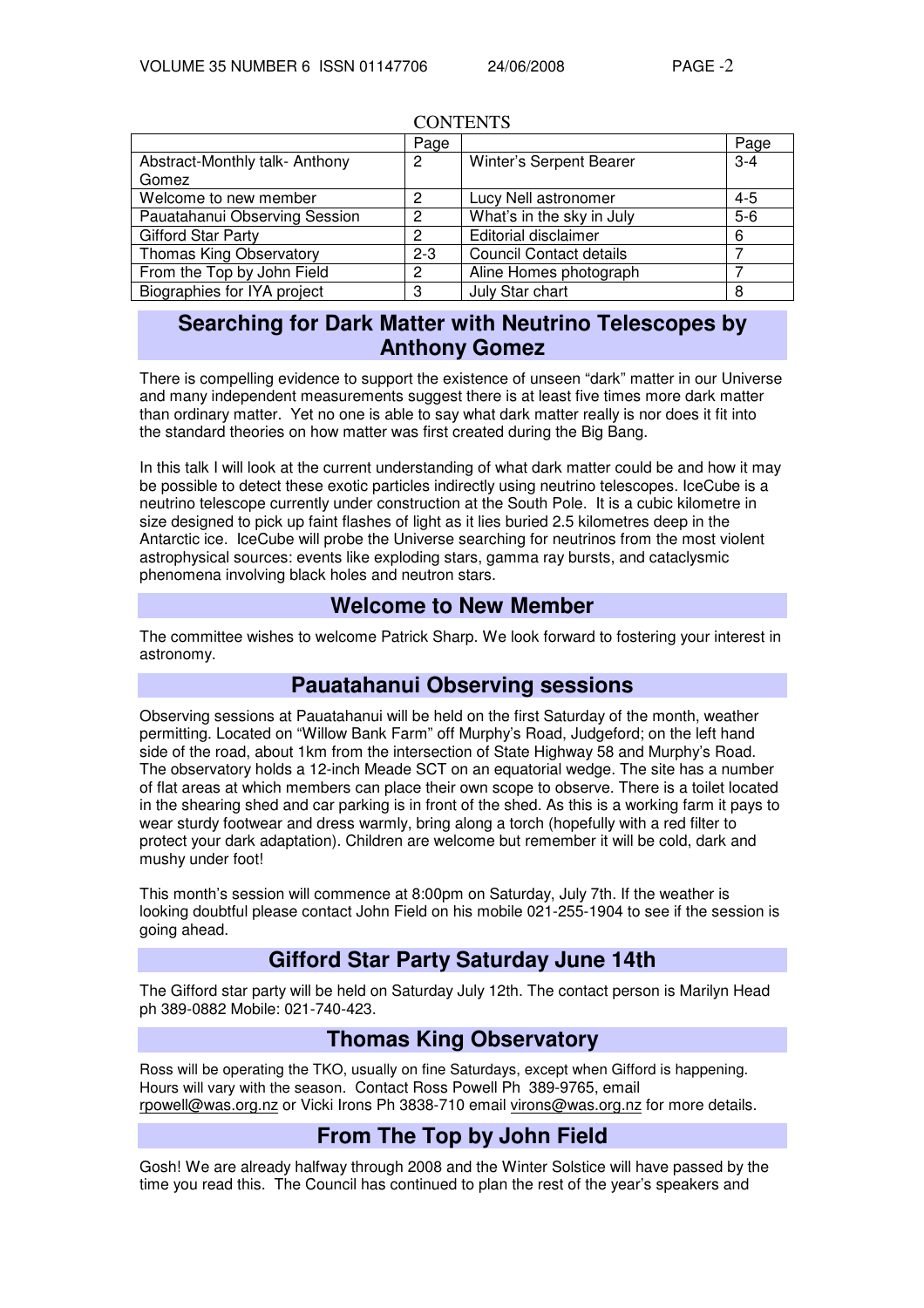other than December we have a full crop of speakers for the upcoming months. If you have any suggestions for speakers, or topics that you would like us to rustle up for next year please let us know so we can start to round them up.

The RASNZ conference in Tekapo was a great success with around 100 people attending and it was announced that the next (2009) will be hosted by the Wellington Astronomical Society. The tentative date is 22 – 26 May with the main conference on the Saturday/Sunday with symposiums on the Friday and Monday/Tuesday. A local Organising Committee has been formed consisting of Marilyn Head, Gordon Hudson, Warwick Kissling and myself; we will work with RASNZ to make the conference the great success that previous Wellington conferences have been. Bill and Lesley have offered to assist with registrations for the conference and if you are happy to assist in anyway please let us know!

Diane has kindly offered to take over the reigns of Treasurer after the upcoming AGM, as Lesley (after 2 years of sterling work) has decided to put down her accounting pen. Lesley will teach her the "ropes" over the next few months so that we will have a seamless transition. It was good to see local astronomers enter in the May RASNZ astrophotography competition, Paul Moss & John Field, hopefully more Wellingtonians will partake in future competitions.

I look forward to seeing you at the July Meeting were we will be delving in the Dark Matter mystery

# **NZ IYA Website - Biographies Still Needed. Information taken from RASNZ email Newsletter Number 87, 25 November 2007**

Marilyn Head, RASNZ Publicity officer, is still looking for notes of upcoming events and for local biographies. She writes "The NZ International Year of Astronomy (IYA) site is up and running thanks to the sterling efforts of Roland Idaczyk at http://www.astronomy2009.org.nz. To make it as useful as possible we'd like it to be comprehensive so please let me know if you want any events - and that includes any from now until the end of 2009 - to be posted. A critical part is the section that deals with NZ astronomers - past, present and overseas. We would like to include as many active astronomers as we can - it should end up being the Who's Who of NZ astronomy. So we would like all individuals and societies to send me (not Roland) names and very short profiles with any relevant links to be posted." Marilyn's email address is www.writerfind.com/mhead.htm

## **Winter's Serpent Bearer by John Field**

During the winter nights most people immediately look at the dominating constellation of Scorpius, but nearby is the large constellation of Ophiuchus and it is in this region we will explore this month. Ophiuchus is associated in Greek mythology with a healer who discovered how to bring the dead back to life using snake venom. His shape in the sky is reminiscent of a coffin, upside down for us southern hemisphere observers, and on either side of him are the head and tail of a snake. There are a number of objects within the range of binoculars and small telescopes here to keep you busy for a few nights. I spent time exploring the region with my 10 x 50 binoculars along with my copy of David Levy's Skywatching. My preferred method is to lie back on my "moon lounger" (a Sun lounger used at night) orientated toward the part of the sky that I wish to observe. And using my guide I slowly star hop from the brighter stars to the fainter objects. I usually crawl inside a sleeping bag and put a plastic tarp over this to keep the dew at bay. Here are a few of them that shouldn't be too hard to find.

M10 is a magnitude 7 globular cluster near the feet of Ophiuchus. It can be seen with binoculars but to resolve the stars with any clarity a telescope is needed. M12 is another magnitude 7 globular cluster that is near to M10. Compare the two and see how they differ There are a number of globular clusters within the range of binoculars and telescope that reside in Ophiuchus; this is due to us looking towards the center of the Milky Way around which the globular clusters orbit. M16 is a cluster of 80 stars approximately 8000 light years away covering an area of sky similar to the full Moon. This cluster is home of the famous Eagle nebula, I haven't observed it but perhaps you can! NGC 6633 is a cluster of stars visible to the unaided eye in a dark sky half way between Alpha Ophiuchus and Theta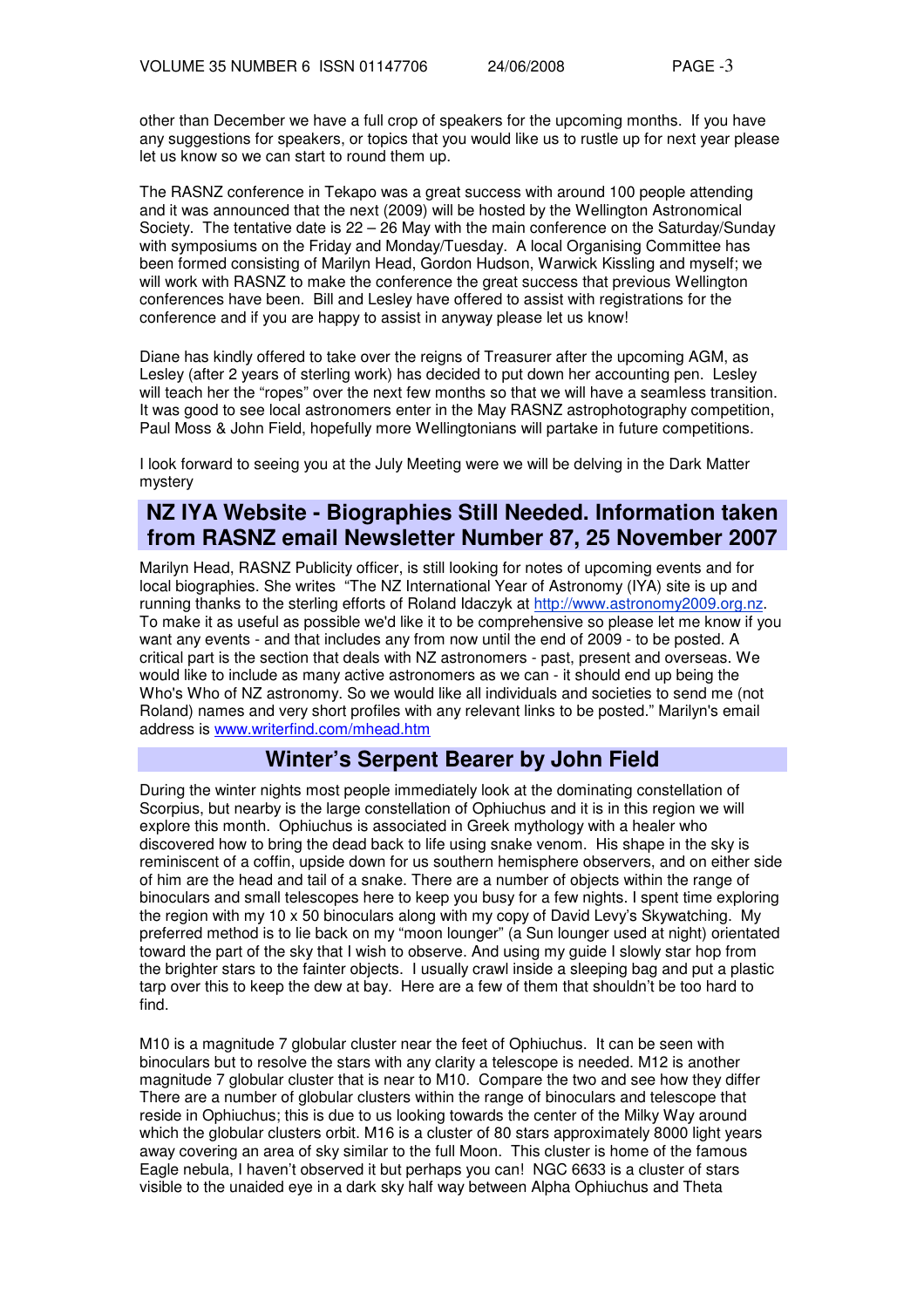Serpintis. It can be seen in binoculars to reveal a number of stars. This cluster is estimated to be 1600 light years distant. Theta Serpentis is a double star of magnitude 4.1 and 5 to the north east there is an unassociated orange star that contrasts nicely with the pair. Good Hunting!

# **Lucy Nell, astronomer taken from the NASA Space Place website and © to Colleen Barboza. Article abridged and edited by Vicki Irons**

#### **DISCLAIMER: all personal and professional opinions presented herein are my own and do not, in any way, represent the opinion or policy of JPL/NASA.**

I'm Lucy Nell, astronomer, I love the sky at night I long to peer through dark and dust, to see with special sight. 'What else is there?' I always asked, gazing toward the stars. Is Earth the only living home? The only heartbeats ours? I've longed to solve this mystery since just a tiny sprite. So as I grew, I learned and planned a way to use the light That shines from stars both near and far, to search for sister Earths to find some stars with disks of dust -at least a planet's worth.



For that is how a planet forms- from globbed-together goo. Well, really it's just dust and gas with gravity the glue. It's hard to see them, in the haze, of blazing stars' bright light. The dust and planets' cooler rays just disappear from sight. But then I thought of another way to find them in the glare. For light has many parts- apart from those we think are there. For what we see is just a bit—a tiny bit at that, of all the kinds of light that shine from light bulbs, stars, and cats.

For in a world you cannot see shines light called Infra-Red And so do planets, dust, and gas, with stars, all inter-spread. I wondered if a telescope could sense this cooler light. And what we'd find among the stars too cool to shine as bright.

In school, I had a friend named Hugh- an engineer in training. We talked about a planet hunt and how to go campaigning For help to build a telescope the IR\* light to see, T'would need to do its work from space;-The heat from Earth to flee. To see such things as planets cold, gas and dust debris, The telescope must chill itself to Nearly zilch degrees! To build a spacecraft-telescope, and chill it to the max Would take hi-tech skill and lots of help- he had to learn the facts! We found a bright and willing team Of NASA brains and hands, Of scientists and engineers who shared our dreams and plans.

For years we sketched, we reckoned long, made lots of cool designs. We never lost our will to win—The perfect scheme to find. So we made it smaller with its booster shrunk to scale. Instead of going 'round the Earth, Earth's orbit it would trail. This way it would be cooler and easier to track. Its solar shield toward the Sun, its sensor side in black.

All pieces were in place at last, the money in the kitty It took some years and lots of work by a passionate committee. We praised great Lyman Spitzer by picking out his name To give our precious mission the honour of his fame Our launch was perfect! Our mood was tense: only pics would tell the tale. How would it work? What would we see? What mysteries be unveiled?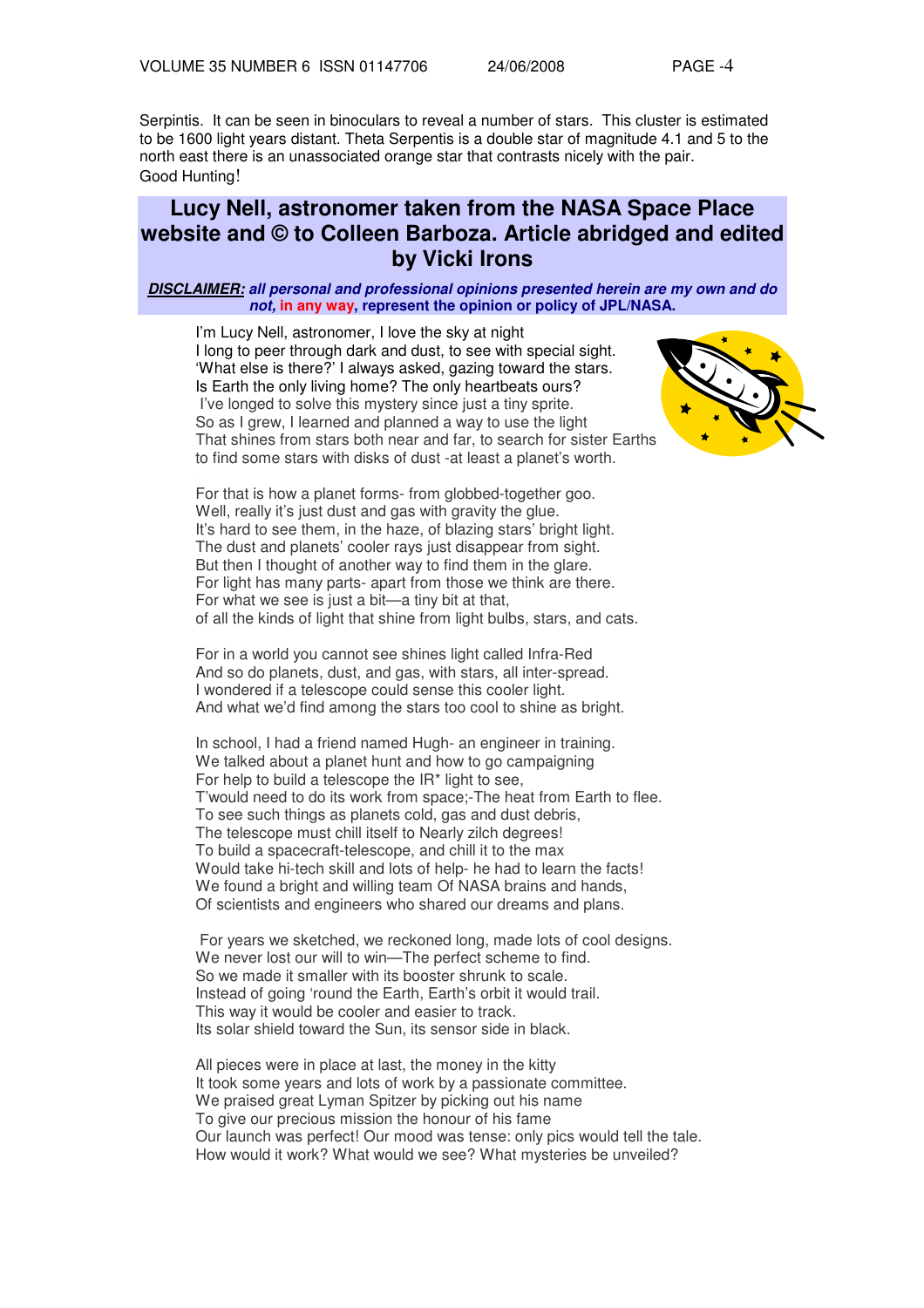We gasped! We screamed! We jumped for joy! as the pictures first arrived. Gorgeous spiral galaxies, gas where new stars thrived The spectrometer went right to work to sniff the light for clues. It learned the planets' atmospheres, it told the planets' brews. In infrared the planets glowed enough to beat the shine Of suns so bright in other hues our telescopes they blind. The telescope outdoes my dream to see the sky at night. Now I see through dark and dust, I see with special sight. 'What else is there?' I always asked, someday I'll find the key. Is Earth the only living home? I hope not . . . but we'll see.

#### **THE END**

#### **The Spitzer Space Telescope**

The Spitzer Space Telescope sees a universe invisible to our eyes and to ordinary telescopes. It sees the "invisible" because it views the Universe in infrared light, rather than visible light. Although we cannot see infrared light, we can feel it as heat. This special telescope can see right through clouds of dust and gas in space. Unlike visible light, infrared light passes right through the clouds, revealing what lies beyond them. Also, Spitzer allows us to see objects in space that are too cool to glow in visible light—such as those clouds of dust and gas, which are likely to be places where new stars or even planets are being born. Find out more about Spitzer and see lots of beautiful Spitzer images at www.spitzer.caltech.edu. And visit The Space Place at spaceplace.nasa.gov for games, cartoons, and astonishing images from the Spitzer Space Telescope

# **What's in the Sky in July. Information taken from the Royal Astronomical Society of New Zealand . Email Newsletter Number 93, 20 June 2008**

MERCURY is in the morning sky during July. It should be fairly easy to view early in the month. On July 1 it rises an hour and three-quarters before the Sun. The planet will be visible as a magnitude 0.5 starlike object, low and almost round to the north-east. It will be at about half the height of the 1st magnitude star Aldebaran 50 minutes before sunrise. Betelgeuse, in Orion and a similar magnitude to the planet, will be almost level with Mercury and some 16° to its right. Mercury will be at its greatest elongation, some 22° from the Sun the next morning. Following this Mercury will start moving back towards the Sun, so that it rises closer to the time of sunrise. By the morning of July 11 this will be 80 minutes before the Sun. But the planet will also be a magnitude brighter. During the rest of July, Mercury will continue to brighten but also get closer to the Sun, so that it gets lower in the morning twilight and making observation more difficult and impossible in the second part of the month as it closes in on the Sun. It finally reaches superior conjunction at the far side of the Sun on July 30.

VENUS will be in the evening sky, setting after the Sun. It will be very slow to move up into the evening sky. By the end of July it will set just over an hour after the Sun. At sunset the planet will be about 10 degrees above the horizon. By July 30 and following sunset, Venus very low, the star Regulus, Saturn and Mars will form a diagonal line to the northwest.

MARS will remain in the evening sky throughout July, setting about 9.15 pm at the beginning of the month and less than half an hour earlier at the end. It starts the month only 42 minutes of arc, a little more then the diameter of the Full Moon, from Regulus, magnitude 1.4. Mars passes below and then to the right of the star. By July 10 Mars will have moved on to Saturn which it passes at a similar distance, but to the left and above. Half way in time between the two conjunctions, on the evening of July 6, the crescent Moon will join the party. The four objects, Moon, Regulus, Mars and Saturn will be nearly evenly spread out along a diagonal line some 8 or 9 degrees long to the northwest.

JUPITER will move higher into the evening sky during the month. It is at opposition on July 9 and so will be easily observable all evening by the end of the month. The planet remains in Sagittarius a few degrees from the handle of the teapot. The Galilean Moons will be readily visible in binoculars. Being close to opposition, any eclipses of the satellites will take place close to Jupiter's disk.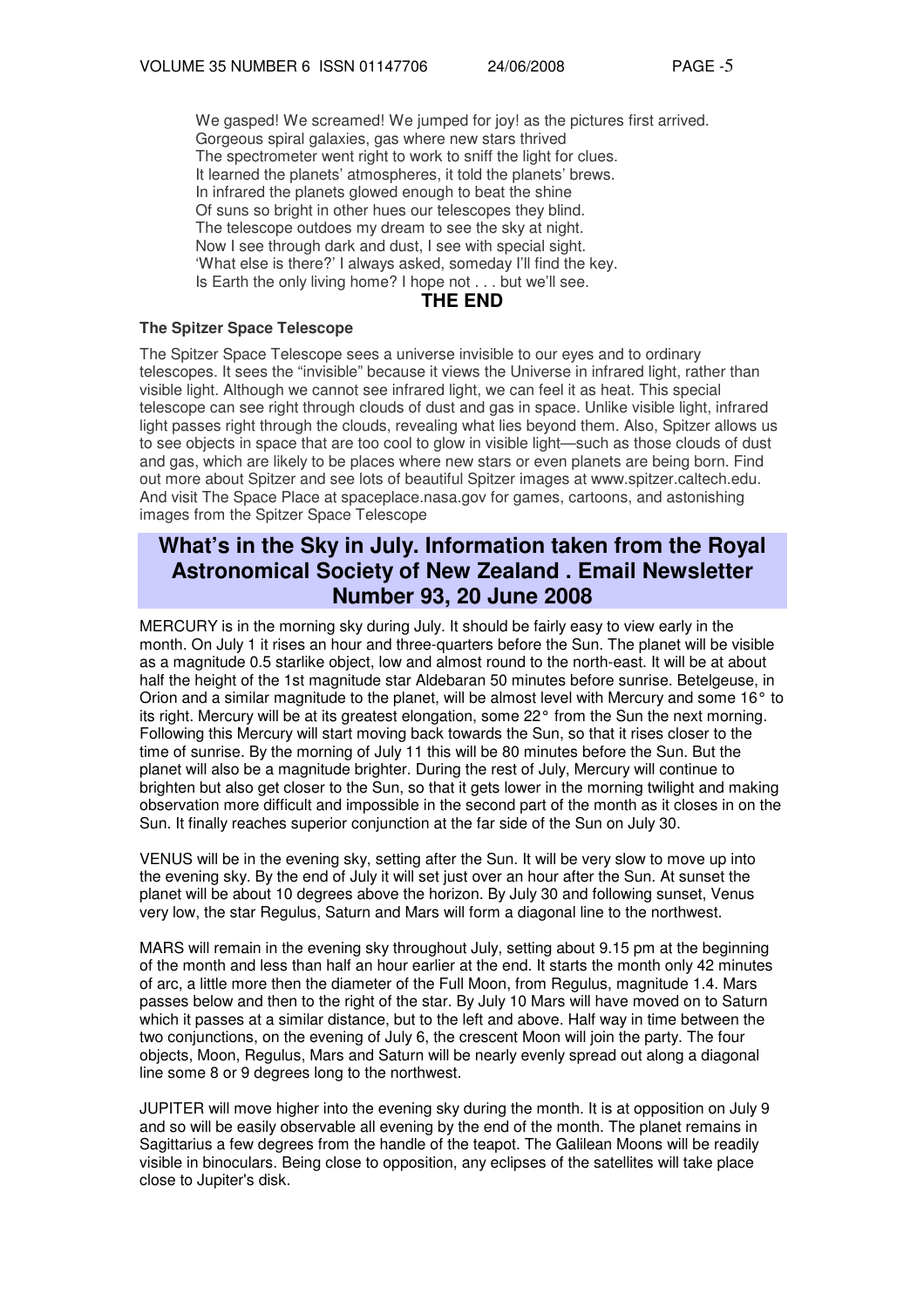SATURN will set shortly after 9.30 pm at the start of the month and before 8 pm by July 31. During July, Saturn will move a little further away from Regulus, the two are 8 degrees apart on July 31 and, as noted above, Saturn is passed by Mars on July 10 and 11.

Uranus will rise more than 2 hours after Neptune. The planet remains in Aquarius close to its border with Pisces and a little over 5 degrees from the 4th magnitude star phi Cap. The Moon, 85% lit will be 4.5 degrees from Uranus on the night of July 22/23, the two being closest about 4 am.

Neptune will rise before 9 pm at the start of July and a good 2 hours earlier by the end of the month. It will be in Capricornus, just over 2 degrees from the 2.9 star delta Cap. The 95% waning Moon is less than a degree from the planet on July 20.

#### BRIGHTER ASTEROIDS:

Only Ceres and Vesta are magnitude 9 or brighter during July, with Ceres too close to the Sun for observation. Having been at conjunction on June 28, Ceres moves into the morning sky in July, but is to close to the Sun for observation. Vesta is also a morning object, rising about 2am on July 1 and an hour earlier by the end of the month. By then it will be at magnitude 7.9. Vesta starts July in Pisces, and moves into Cetus on July 6. Vesta is accompanied by the fainter asteroid (9) Metis throughout the month, the two staying about 2.5 degrees apart. Metis will be at magnitude 11 or a little brighter.

#### **Antares Occultation on the 15th**

An occultation of Antares by the Moon occurs on the night of July 14/15 with a disappearance at the dark limb a little after midnight. The star reappears from the bright side more than an hour later. This occultation is visible from the whole of New Zealand, from south and east Australia, south of about latitude 30 degrees south and from Western Australia as far north as Exmouth. Precise predictions of the times of disappearance and reappearance are available from the writer: brian@rasnz.org.nz The BAA Handbook gives for the southern centres (no northern centres listed):

Dunedin Wellington July 14 UT h m h m Disappearance 12 14.6 12 25.5 Reappearance 13 30.7 13 41.0

-- Brian Loader, with BAAH note added by Ed.

#### Phases of the Moon

| New Moon $-3^{rd}$ | <b>First Quarter Moon</b> | Full Moon 18 <sup>th</sup> July | Last Quarter 27th |
|--------------------|---------------------------|---------------------------------|-------------------|
| - 14.00<br>July    | $10^{th}$ July - 17.00    | June - 20.00                    | June – 07.00      |
|                    |                           |                                 |                   |

#### **Sunrise/Sunset**

The table gives the time of Sun rise and Sun set for Wellington. These can be used from year to year as the times will not vary by more than a minute or two on the same date from year to year. Times are for a horizon level with the observer and do not allow for hills or mountains obcuring the horizon . New Zealand Standard time (NZST) is used in the winter months and is 12 hours ahead of Universal Time (UT)

| which is virtually the same as Greenwich<br>Mean Time (GMT) |          |  |  |  |  |  |
|-------------------------------------------------------------|----------|--|--|--|--|--|
| Rise NZST                                                   | Set NZST |  |  |  |  |  |
| <i>07.42</i>                                                | 16.58    |  |  |  |  |  |
| 07.47                                                       | 16.58    |  |  |  |  |  |
| 07.48                                                       | 17.01    |  |  |  |  |  |
|                                                             |          |  |  |  |  |  |

# **Editorial Disclaimer**

Views expressed in this newsletter are not necessarily those of the Society as a whole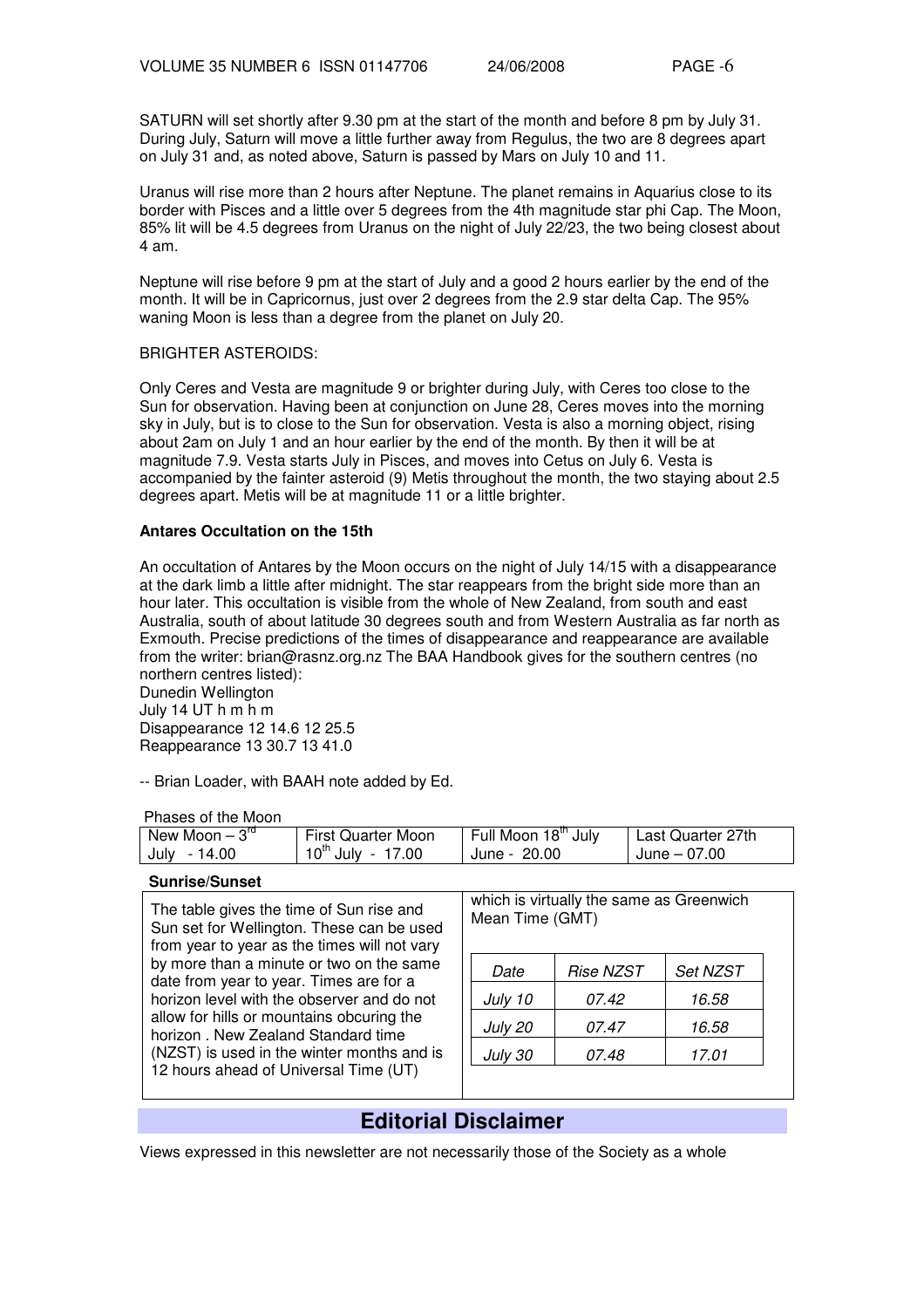# **Smallish Planet Orbits Smallest Star. Article sourced from Royal Astronomical Society of New Zealand . Email Newsletter Number 93, 20 June 2008**

In June the MOA and OGLE consortiums reported the detection of a relatively small planet orbiting a brown dwarf or a very small red-dwarf star. The microlensing event MOA-2007- BLG-192 was caused by a star in the mass range 4% to 9% the mass of the sun. Objects less massive than of 7% the sun's mass cannot sustain thermonuclear fire at their centres and are called brown dwarfs.

The lensing event showed a brief anomaly that indicated a planet between 2 and 8 times the mass of the earth. Poor weather prevented full coverage of the event and more accurate estimate. However the planet, MOA-2007- BLG-192Lb, is probably the lowest mass exoplanet found to date, aside from the lowest mass pulsar planet.

Follow-up observations with the Very Large Telescope (VLT) in Chile and/or Hubble Space Telescope will either confirm that the primary is a brown dwarf, if it can't be seen, or detect the low-mass lens star and enable a precise determination of its mass. In either case, the lens star, MOA- 2007-BLG-192L, is the smallest star or brown dwarf known to have a planetarymass companion.

The Astrophysical Journal paper had 47 authors. Those in or from New Zealand include: Ian Bond, John Hearnshaw, Arno Korpela, Pam Kilmartin, Yvette Perrott, Nicholas Rattenbury, Ljiljana Skuljan, Denis Sullivan, Winston Sweatman, Paul Tristram and Phil Yock.

The paper can be seen at astro-ph as arXiv:0806.0025.-- cribbed mostly from the paper's abstract.

**Council Contact details**

## **COUNCIL OF THE WELLINGTON ASTRONOMICAL SOCIETY INC. P.O.Box 3126 Wellington** Website at http://astronomy.wellington.net.nz President John Field Ph 938-4526 john.field@paradise.net.nz<br>Vice-President Vicki Irons Ph 383-8710 virons@was.org.nz Vice-President Vicki Irons Ph 383-8710 virons@was.org.nz<br>Newsletter Editor Brenda Johnston Ph 478-9008 biohnston@was.org Ph 478-9008 biohnston @was.org.nz<br>Ph 472-5086 biowas@hugpar.gen.nz Trsr/mmbrship Lesley Hughes Ph 472-5086 hpwas@hugpar.gen.nz,<br>Education/library Vicki Irons Ph 383-8710 virons@was.org.nz Education/library Vicki Irons Ph 383-8710 virons@was.org.nz<br>
Committee Bill Parkin Ph 472-5086 hpwas@hugpar.ger Ph 472-5086 027 642-7093(m) hpwas@hugpar.gen.nz Marilyn Head Ph 389-0882 marilyn@actrix.co.nz Edwin Rodley Diane Zemanek Ph 463-6992(w) 021-124-6513 Ph 237-8191 edwinrod@was.org.nz diane.zemanek@axon.co.nz

The Earthshine photograph was taken on 23/12/06 at 21.02 using a Canon Eos 300D digital SLR mounted on a standard photographic tripod. The camera is unmodified but set to manual using a 90-300mm zoom lens set at 300mm, exposure 1 second at f5.6. Photo © Aline Homes